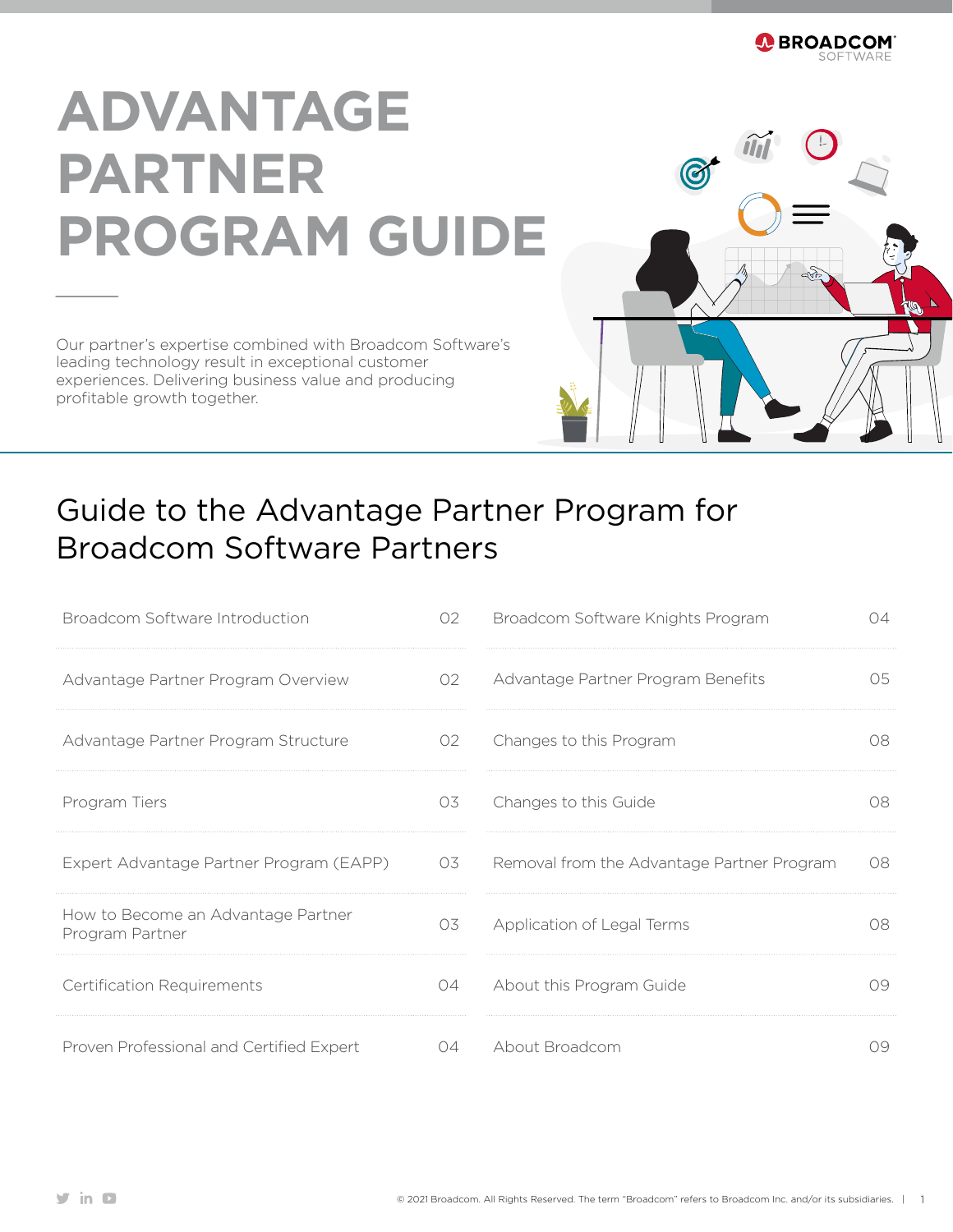

### Broadcom Software Introduction

Today's leading multinational companies face a daunting task: continue to innovate, deliver powerful customer experiences, accelerate growth through new services, optimize for efficiency, and keep everything protected. Companies with complex hybrid environments need a strategic software partner—not a vendor—who takes an R&D-first approach to developing a comprehensive portfolio of industry-leading enterprise software solutions. We recognized this critical need and created a new group focused exclusively on business-critical enterprise solutions for complex environments: Broadcom Software. This new group offers leading solutions for mainframe, cyber and payment security, and enterprise software via a simplified flexible business model designed to scale and meet the needs of the world's largest multinational companies.

As one of the world's largest software providers, Broadcom Software believes partners are key to our customers' success. We depend on our highly capable & certified partners to extend our reach and coverage, especially in our enterprise and commercial segments, allowing all customers to successfully navigate their digital transformation journeys while maximizing the value of their Broadcom Enterprise, Mainframe and Symantec software solution investments.

Powered by industry and category leading solutions, Broadcom Software and our ecosystem of over 35,000 partners solve the world's IT challenges. Together we innovate, transform and succeed.



# Advantage Partner Program Overview

The Advantage Partner Program provides a common foundation and tiering structure to accommodate all Broadcom Software's ("Broadcom") CA and Symantec divisions and partner routes to market. At Broadcom Software we are focused on building stronger relationships with our valued partners who are committed to our solutions and provide our partners with the capabilities to group their business through simplified pricing, better margins, and richer benefits.

# Advantage Partner Program Structure

The Advantage Partner Program framework offers you differentiated rewards based on the value you deliver to customers and your commitment to your partnership with Broadcom Software.

Our program offers multiple paths to success, allowing partners to focus on their unique business models and priorities aligning to your business focus. Becoming a registered partner in the Advantage Partner Program is the first step in your journey with Broadcom Software. From there, you decide where to invest with the understanding that increased investments unlock increased rewards. Whether you are just beginning, building new practice areas and/or have validated capabilities to deliver the greatest customer value, the Advantage Partner Program offers you opportunities to build a profitable business with Broadcom Software.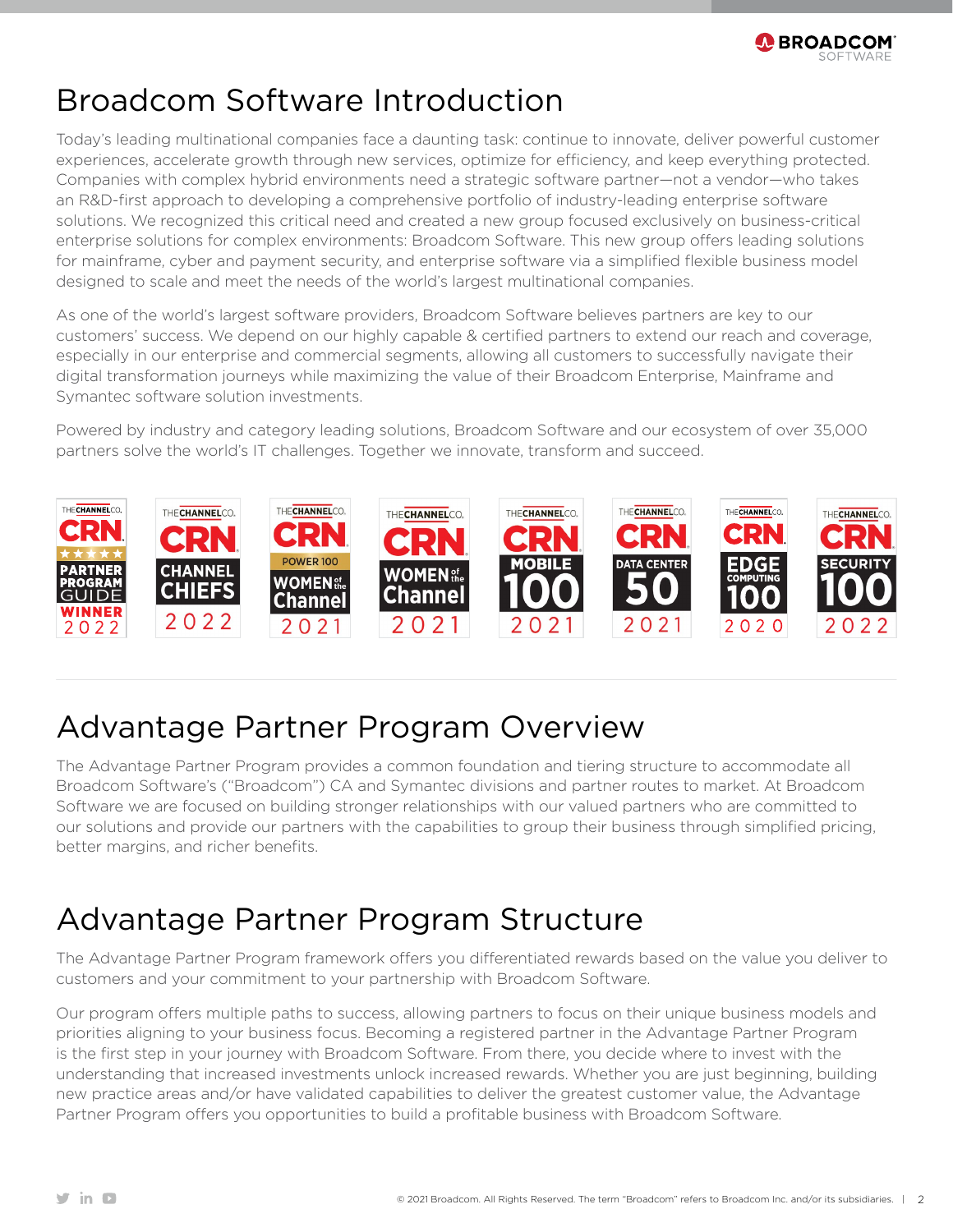

### Program Tiers

Refer to the specific partner program division, route to market and tier flyers for full details.



#### **Strategic Tier**

Strategic Partners have made a significant investment and may include, a direct buying relationship, aggregation agreement, and more



**Premier Tier**

As a Premier Partner, you have invested in your Broadcom Software partnership through the achievement of multiple requirements including the next level of bookings performance targets.



#### **Select Tier**

As a Select Partner, you have taken the first step in building your partnership with Broadcom Software.



#### **Registered Tier**

As a Registered Partner, you have achieved the minimum requirements to be in our Partner Program and authorized to resell Broadcom software.

### Expert Advantage Partner Program (EAPP)

The EAPP Program sits within the Advantage Partner Program and provides partners who have a service focus with a path to promote their services capabilities and business models. For those partners, we offer the Expert Advantage Partner Program (EAPP), allowing partners to invest in services-oriented offerings including: technical support, managed services and consulting services. The consulting services program is a tiered program designed to provide incremental benefits to partners as they increase their investments and revenue for their Broadcom Software services business. The EAPP provides partners with an opportunity to commercialize services investments in Broadcom solutions alone or in combination with their resell business.

To learn more about the Broadcom Software EAPP, including the requirements and benefits, please review the Expert Advantage partner program guide on the Broadcom Software Partner Portal or contact your Partner Account Director.

### How to Become an Advantage Partner Program Partner

The Advantage Partner Program is a private program by invitation only and has specific requirements and criteria for inclusion by tier and route to market. Partners interested in participating or becoming authorized to resell Broadcom Software solutions should contact the Broadcom Software Partner Help Desk at **[partner.helpdesk@broadcom.com](mailto:partner.helpdesk%40broadcom.com?subject=)**.

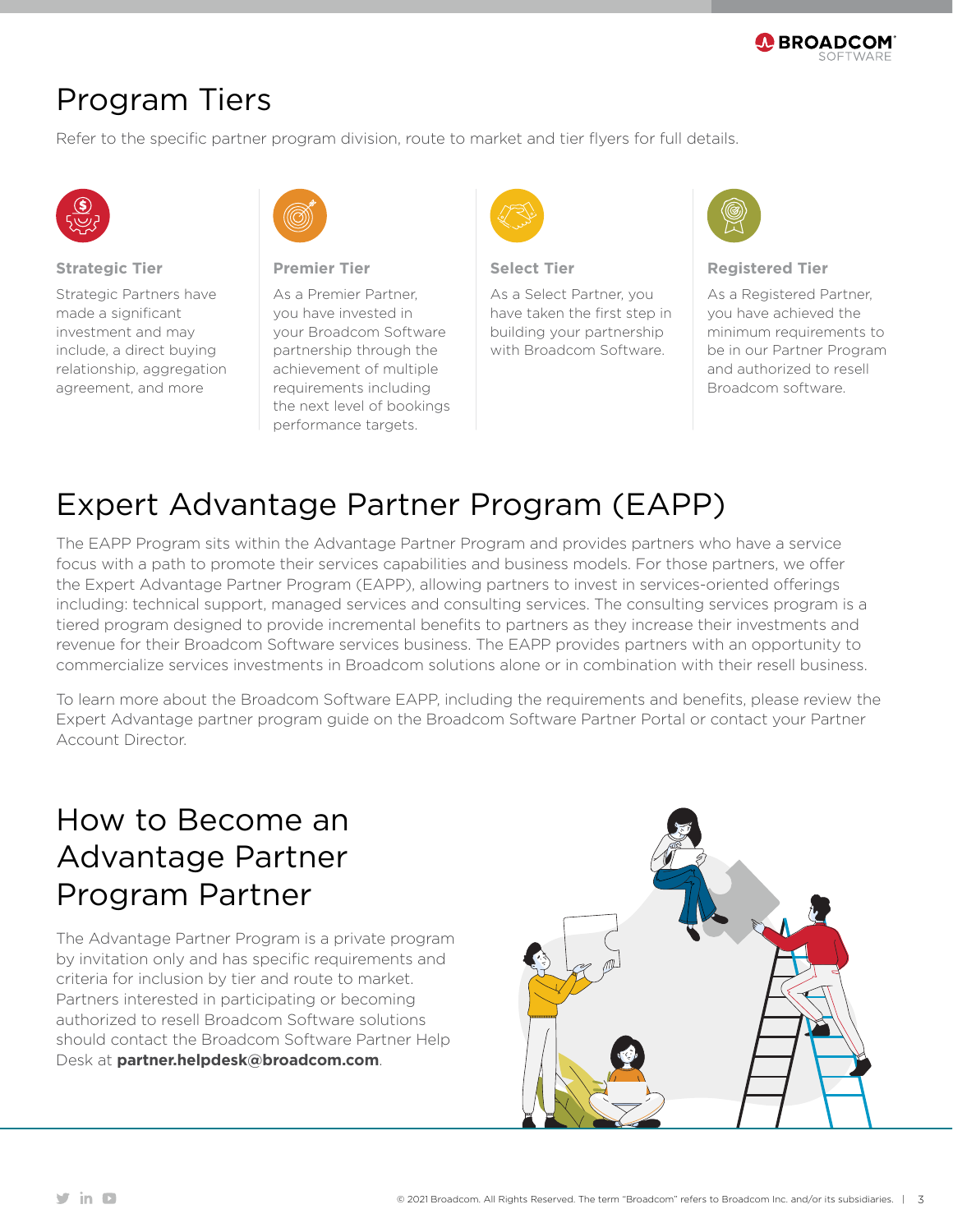

# Certification Requirements

Keeping skills and knowledge up to date will ensure your team can always address the needs of the modern customer. Broadcom Software provides easy access to valuable training in bite-sized, easy-to-consume modules via the Broadcom Academy as well as deep technical content delivered via Partner Learning Paths on our Learning Management System. Visit the Broadcom Software Partner Portal for our one-stop Learning Management System, to find a wide range of sales and technical training using webcasts, videos, virtual labs, and online testing.

The Broadcom Partner Certification program encourages individuals to share their high degree of competence and knowledge regarding Broadcom Software solutions. The program consists of three levels – Proven Professional, Certified Expert, and Knight. The functional roles addressed by these designations include Sales, Pre-Sales, Implementation, and Support. Certifications are awarded at a product level.



# Proven Professional and Certified Expert

Requires certification on a single Enablement Focus Product.

**Functional Role Proven Professional Certified Expert SALES: Example 2018 LMS** Test **CONS CONS Presentation Validation PRE-SALES:** 3<sup>rd</sup> Party Exam / Demo Validation POC Validation / Evidence Pack Evaluation **IMPLEMENT:** 3<sup>rd</sup> Party Exam 300 300 and 500 and 500 and 500 and 500 and 500 and 500 and 500 and 500 and 500 and 500 and 500 and 500 and 500 and 500 and 500 and 500 and 500 and 500 and 500 and 500 and 500 and 500 and 500 **SUPPORT:** 3<sup>rd</sup> Party Exam 300 300 and 500 and 500 and 500 and 500 and 500 and 500 and 500 and 500 and 500 and 500 and 500 and 500 and 500 and 500 and 500 and 500 and 500 and 500 and 500 and 500 and 500 and 500 and 500 an **Certification Methods:** CERTIFICATION METHODS

# Broadcom Software Knights Program

The Broadcom Software Knights Program has been created to recognize and develop partner technical professionals who demonstrate consistent technical expertise on Broadcom Software solutions. To achieve Knight status, the Partner Resource must achieve Proven Sales Professional and Certified Sales Expert certification; plus both Proven Professional and Certified Expert certification in one Technical functional role (Pre-Sales, Implementation or Support). These certifications are by Enablement Focus Product. The Knights program is an invitation-only program open to nominated technical professionals within the Broadcom Software partner community.

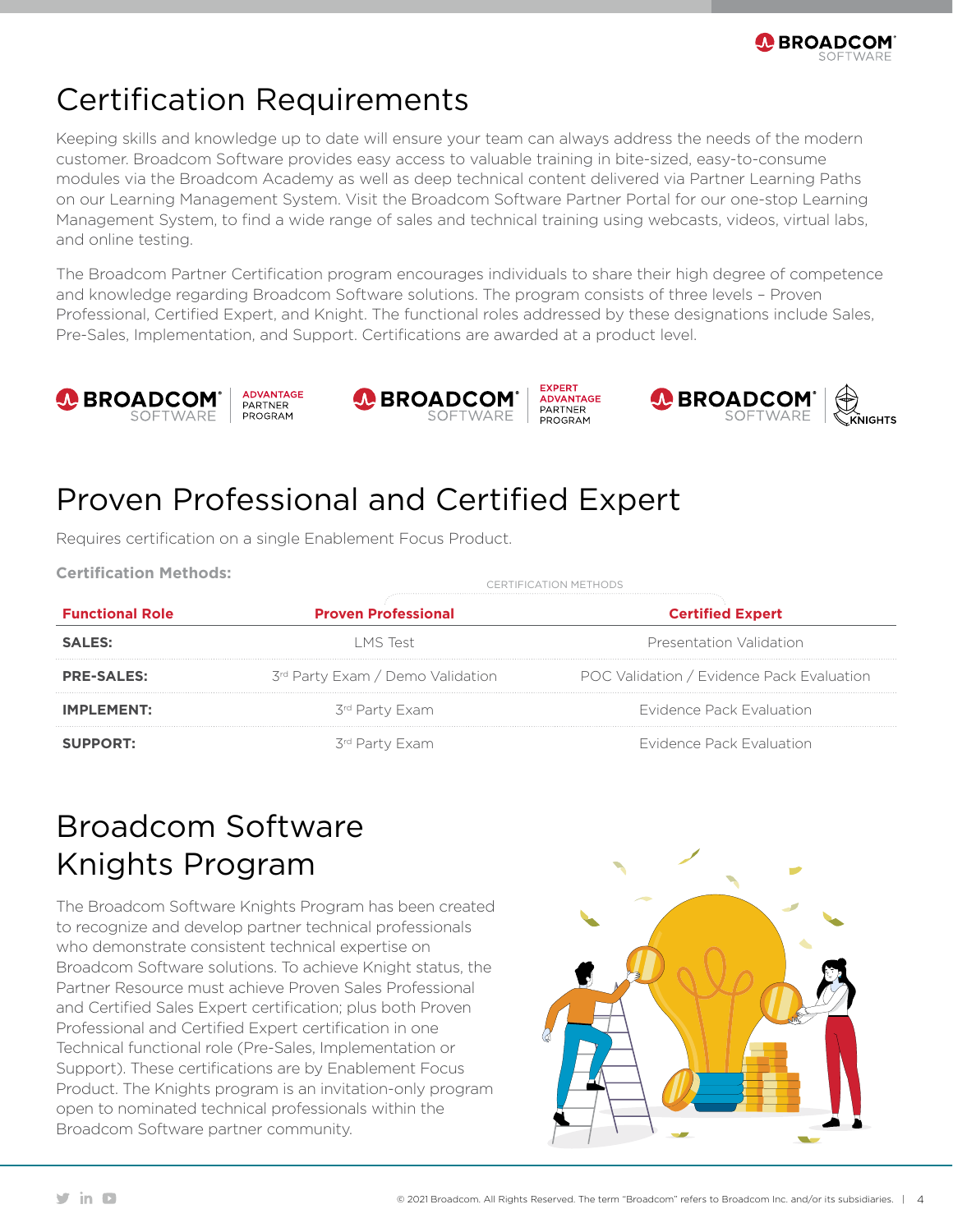

### Advantage Partner Program Benefits

The Advantage Program benefits are designed to help you deliver solutions that customers trust, help you grow your business, and accelerate your success. Please refer to the individual Advantage Partner Program flyers on the Partner Portal for specific details specific to your division, tier, and route to market.

#### **Financial Benefits Overview**

Access to Financial Benefits start from your first transaction as a Strategic, Premier or Select Partner and reward you as you grow.

#### **Deal Registration**

Strategic, Premier and now Select partners enjoy enhanced deal registration discounts for Broadcom Software solutions in digital account opportunities providing better control of expected profitability. Our deal registration program provides partners with significant upfront discounts for identifying, developing and closing new and incremental sales opportunities not already forecasted by Broadcom Software through the Deal Registration portal accessed via the Broadcom Software Partner Portal. All deal registrations must meet the minimum threshold of \$25K USD MSRP and maximum threshold of \$1.5M USD MSRP to be eligible. Deal registrations will remain active for a 6-month period and may be renewed for an additional 3 months. Deal registrations over \$1.5M will be subject to approval on a case by case basis.

#### **Renewal Incumbency**

We recognize the important role our partners play in developing, expanding and supporting relationships to drive customer satisfaction and retention. Once you close a new business deal on qualified renewals, you will continue to earn on that deal by actively closing its renewals. Our renewal incumbency provides a minimum of a 10% price protection or uplift for any competing partners requesting a quote on that renewal deal. The Broadcom Software incumbency protection applies to digital (non-governmental) accounts only and our policy may be viewed on the Broadcom Partner Portal in detail.

#### **Market Development Funds ("MDF")**

For Strategic and Premier partners, we offer proposal based MDF\*\*. We are dedicated to helping you expand your market footprint and enrich your investment with Broadcom Software.

Through activity based pooled development funds, you can drive growth through enablement of your sales and technical staff as well as demand generation and marketing initiatives, subject to Broadcom Software defined applicable requirements and approval. Refer to the Advantage Partner Program MDF list of eligible activities posted to the Partner Portal for more information.

\*\*Restrictions apply and access to this Benefit may vary by region and country.

#### **Funded Head ("FH")**

Funded Heads are proposal based for our Strategic and Premier partners. Advantage Partner Program funded heads are role based and may be one of the following: Sales, Presales, Implementation, Marketing or Support with Key Performance Indicators (KPIs). Eligible partners will work with their Partner Account Director to apply for a funded head.

#### **Account Growth Bonus**

For accounts where Strategic, Premier and Select partners source and sell capacity opportunities as a part of a renewal, partners can earn an extra incentive on that incremental business.

The Growth Bonus provides a compelling incentive for partners to focus on the success of digital customers by facilitating cross-sell sales motions in accounts that are reducing their usage of renewal products and spend. To qualify for the growth bonus, partners must increase the Expiring Annual Revenue (EAR) on the renewal to 120% or higher, through net new product, capacity, or price increase. Refer to the Advantage Partner Program flyers by tier, division, and partner type for full details.

#### **Training Credits**

The Advantage Partner Program is designed to help you deliver solutions that customers trust, help you grow your business and accelerate your and your customers' success. We believe highly enabled and certified partners are key to that success. We are pleased to offer our top partners increased access to training credits for our Symantec and Enterprise Software classes. We are making this increased investment in our partners' education as we believe this will help support your growth objectives including: increased knowledge to drive larger deals, differentiate yourself in the marketplace, and allow you to easily maintain your Advantage and Expert Advantage Partner Program status and certification requirements. For specific details, please review the program flyers on the Broadcom Software Partner Portal.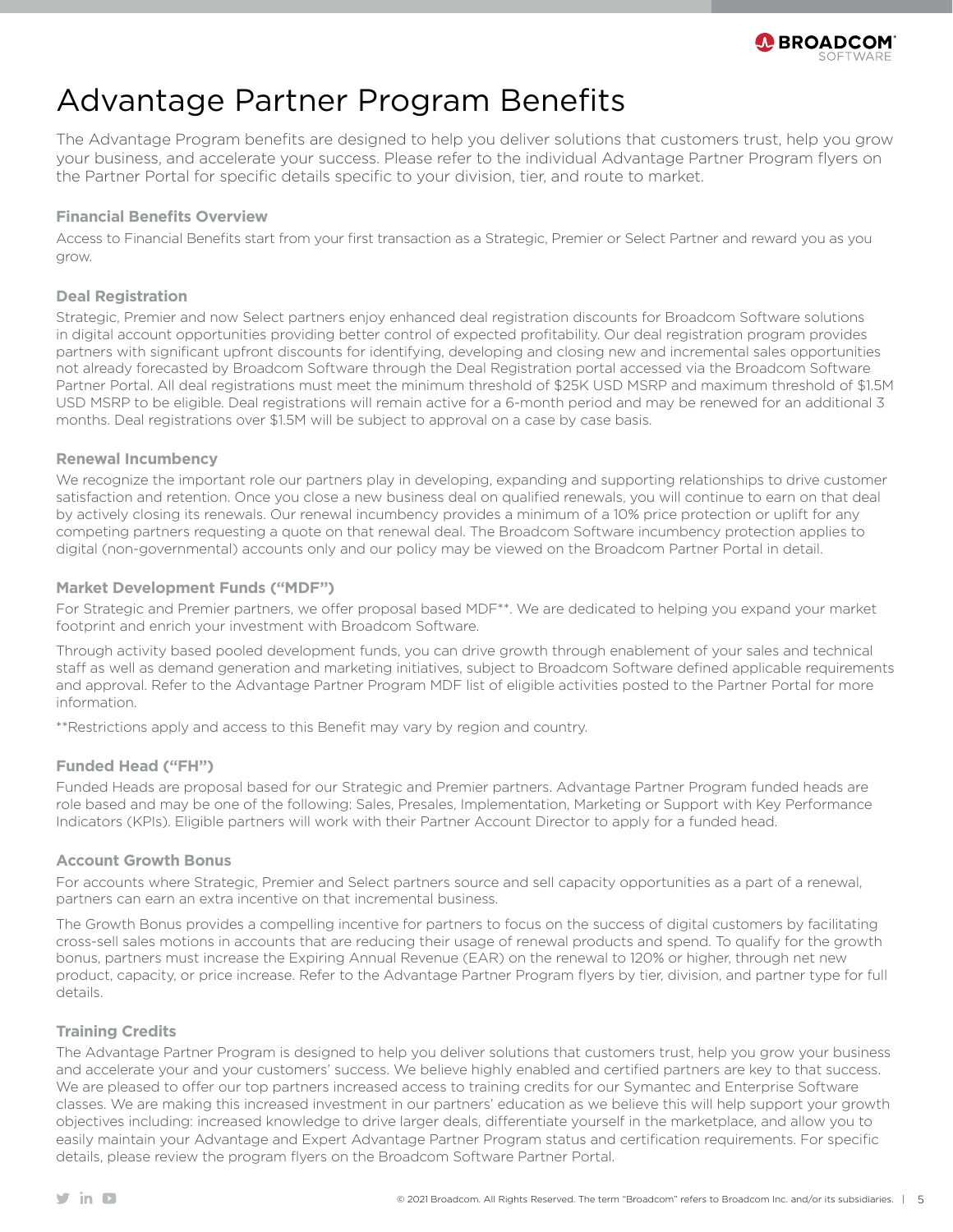

#### **Business Benefits**

In addition to the Financial Benefits, the Advantage Partner Program offers a wide range of enablement and technical resources that are aligned to your business cycle and designed to support your growth objectives. Start your partner experience with Broadcom by increasing your knowledge and skill to sell and service solutions with access to Not for Resale ("NFR") offerings for software, physical appliances, virtual appliances and cloud services. NFR product limitations may apply, refer to the Broadcom Software CA and Symantec price lists or contact your Partner Account Director for details.

Broadcom Software offers our Advantage partners a robust set of benefits designed to get you up and running quickly, while progressively increasing your rewards, by tier, as you invest in and grow your Broadcom Software business.

#### **Advantage Partner Program Benefits\***

| <b>Financial Benefits</b>           |  |  |
|-------------------------------------|--|--|
| Registration Discour                |  |  |
| Growth Bonus                        |  |  |
| Renewal Incumbency Price Protection |  |  |
| ont Discounts                       |  |  |
| <b>Renewal Growth Bundles</b>       |  |  |
| Proposal Based MDF                  |  |  |
| Proposal Based Funded Head          |  |  |
| Sales Incentive Programs            |  |  |

| <b>Business Benefits</b>             | <b>Strategic</b> | Premier               | <b>Select</b> | <b>Registered</b> |
|--------------------------------------|------------------|-----------------------|---------------|-------------------|
| Program Welcome Letter & Kit         | X                | X                     | X             | X                 |
| Partner Portal Access                | $\times$         | X                     | X             | $\times$          |
| Advantage Partner Program Logo       | X                | $\times$              | $\times$      | $\times$          |
| Partner Help Desk & Hotline          | X                | X                     | X             | X                 |
| Expert Advantage Program Eligibility | X                | X                     | $\times$      | $\times$          |
| Competitive Information              | X                | X                     | X             | X                 |
| Sales Plays & Assets                 | X                | X                     | X             | X                 |
| Campaign Kits & Promotions           | X                | X                     | Χ             | X                 |
| Newsletters                          | $\times$         | $\times$              | $\times$      | X                 |
| <b>Authorized Partner Badges</b>     | X                | X                     | $\times$      | X                 |
| Program Certificates                 | X                | X                     | X             | $\times$          |
| <b>MSRP Price Lists</b>              | X                | X                     | X             | X                 |
| Partner Locator                      | X                | X                     | $\times$      |                   |
| Not for Resale NFRs                  | X                | X                     | $\times$      |                   |
| <b>Teaming Agreements</b>            | X                | $\times$              | $\times$      |                   |
| Broadcom Logo Usage                  | X<br>.           | X                     | X             |                   |
| Partner Account Director             | X                | $\times$              |               |                   |
| Partner Marketing Manager            | X                | X                     |               |                   |
| Sales Leads                          | X                | $\boldsymbol{\times}$ |               |                   |
| Co-Authored Blogs & Articles         | $\times$         | X                     |               |                   |
| Division Roadmap Reviews             | X                | $\times$              |               |                   |
| Partner Event Speakers & Support     | X                | X                     |               |                   |
| <b>Customer &amp; Partner Events</b> | X                | X                     |               |                   |
| Eligible for Partner Advisory Boards | X                |                       |               |                   |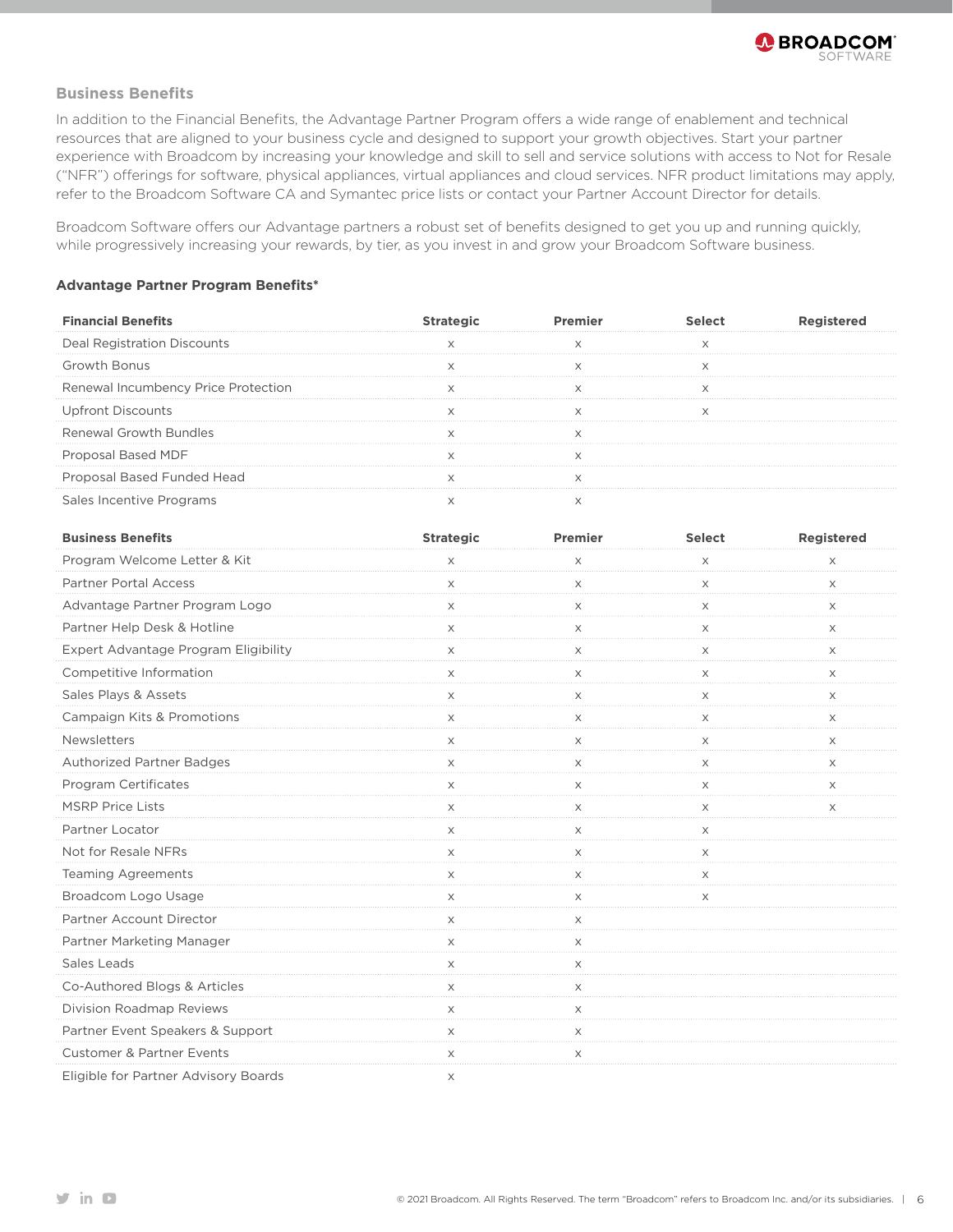

#### **Advantage Partner Program Benefits\***

| <b>Certification &amp; Enablement Benefits</b> |  |  |
|------------------------------------------------|--|--|
| Certification & Training Program               |  |  |
| Learning Management System (LMS)               |  |  |
| Support Portal & Knowledge Base                |  |  |
| Partner Speedcast Trainings & Virtual Events   |  |  |
| Momentum Training & Enablement Events          |  |  |
| Virtual Labs                                   |  |  |
| Knights Program Eligible                       |  |  |
| Regional Solution Architects                   |  |  |
|                                                |  |  |

\*Access to Benefits may vary by region and country, and is based on program membership level and eligibility criteria. Certain Benefits may have additional terms and conditions. All Benefits are provided on a reasonable efforts basis, resources permitting. Product restrictions may apply.

\*\*SYMANTEC AND ESD ONLY - Education entitlements are for Broadcom Software Symantec and Enterprise Software divisions public classes and on-demand labs only. This entitlement does not include private on-site or Mainframe division classes

#### **Territory Restrictions**

The Advantage Partner Program is designed to promote local relationships between customers and our partners. As a result, there are territorial restrictions governing the purchase, distribution and use of Broadcom Software offerings, based upon the territories in which the customer, Broadcom Software partner, and Broadcom Software authorized distributor, Value Added Distributor, and Aggregator partners are located.

#### Emerging Territories

Effective Immediately, the following emerging territory Broadcom Software reseller and distributor partners, except for Midis and Ness, are excluded from participation in the Advantage Partner Program, beyond the Registered tier in:

#### EXCLUDED TERRITORIES\*

| Albania                                                                                 | Czech Republic | Kuwaiti                                  | Namibia                   | Swaziland                                                                                               |
|-----------------------------------------------------------------------------------------|----------------|------------------------------------------|---------------------------|---------------------------------------------------------------------------------------------------------|
| Algeria                                                                                 | Egypt          | Kyrgyzstan                               | Nigeria                   | Taiikistan                                                                                              |
| Angola                                                                                  | Estonia        | Latvia                                   | Oman                      | Tanzania                                                                                                |
| Armenia                                                                                 | Ethiopia       | Lesotho                                  | Pakistan                  | Turkey                                                                                                  |
| Azerbaijan                                                                              | Gabon          | Lithuania                                | Palestine                 | Turkmenistan                                                                                            |
| <b>Belarus</b>                                                                          | Georgia        | Libya                                    | Poland                    | Tunisia                                                                                                 |
| Bahrain                                                                                 | Ghana          | Former Yugoslav<br>Republic of Macedonia | Qatar                     | Uganda                                                                                                  |
| Bosnia                                                                                  | Greece         | Madagascar                               | Romania                   | Ukraine                                                                                                 |
| Botswana                                                                                | Herzegovina    | Malta                                    | <b>Russian Federation</b> | <b>United Arab Emirates</b>                                                                             |
| <b>Brazil</b><br>(for Mainframe Offerings and related<br>Mainframe Support/Maintenance) | Hungary        | Malawi                                   | Rwanda                    | United State of America<br>(for sales to the Federal government,<br>agencies and related organizations) |
| <b>Bulgaria</b>                                                                         | Israel         | Mauritius                                | Kingdom of Saudi Arabia   | Uzbekistan                                                                                              |
| Cameroon                                                                                | Jordan         | Moldova                                  | Serbia                    | Zambia                                                                                                  |
| Cyprus                                                                                  | Kazakhstan     | Montenegro                               | Slovakia                  | Zimbabwe                                                                                                |
| Cote d'Ivoire                                                                           | Kenya          | Morocco                                  | Slovenia                  |                                                                                                         |
| Croatia                                                                                 | Lebanon        | Mozambique                               | Republic of South Africa  |                                                                                                         |

\*Always excluding any territories which Broadcom Software Products may not be exported to under United States of America Export laws or regulations. In the event there are any forthcoming changes to this list of Excluded Territories, CA shall notify Partner in writing.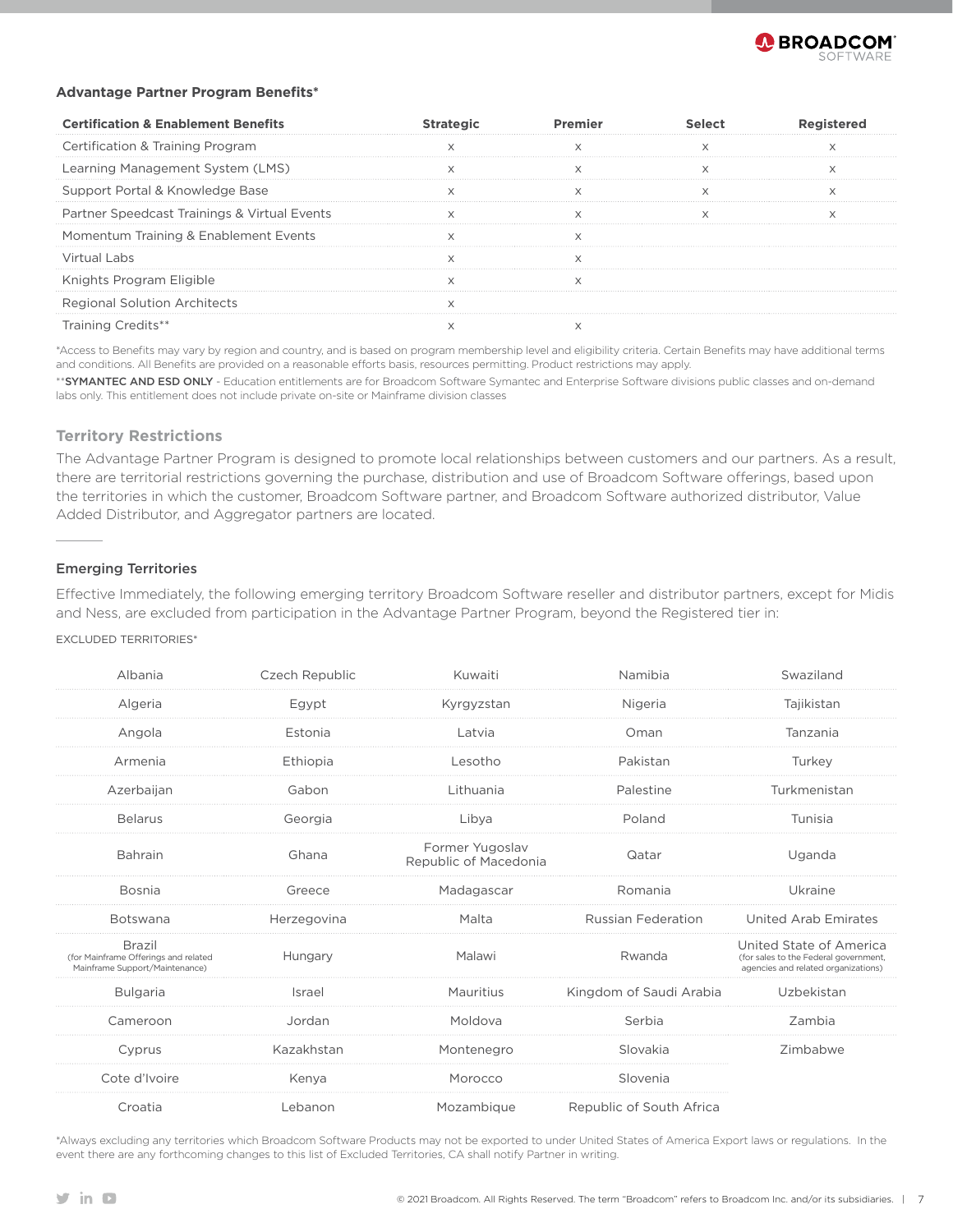

#### APAC Symantec Resellers

Effective November 30, 2020, the following APAC territories Symantec resellers are excluded from the Advantage Partner Program, beyond the Registered tier in: American Samoa, Australia, Bangladesh, Brunei Darussalam, Bhutan, Cocos (Keeling) Islands, Cook Islands, China, Christmas Island, Fiji, Micronesia Federated State of, South Georgia and South Sandwich Island, Guam, Hong Kong, Heard Island and McDonald Islands, Indonesia, India, Cambodia, Kiribati, Democratic People's Republic of Korea, Republic of Korea, Lao People's Democratic Republic, Sri Lanka, Marshall Islands, Myanmar, Mongolia, Macau, Macao, Northern Mariana Islands, Maldives, Malaysia, New Caledonia, Norfolk Island, Nepal, Niue, New Zealand, French Polynesia, Papua New Guinea, Philippines, Pakistan, Pitcairn, Palau, Samoa, Singapore, Solomon Islands, South Asia Growth Economics, South Korea, Thailand, Tokelau, Timor-Leste, Tonga, East Timor, Tuvalu, Taiwan, Vietnam, Viet Nam, Vanuatu, Wallis and Futuna Islands.

#### **Maintaining Membership**

The Advantage Partner Program is designed to promote local relationships between customers and our partners. As a result, there are territorial restrictions governing the purchase, distribution and use of Broadcom Software offerings, based upon the territories in which the customer, Broadcom Software partner, and Broadcom Software authorized distributor, Value Added Distributor, and Aggregator partners are located.

### Changes to this Program

Partners agree that they are responsible for compliance with the terms of this Advantage Partner Program Guide and Partner Agreements. Broadcom reserves the right at any time to change, alter, or withdraw the Advantage Partner Program, including partnership tiers, requirements and benefits in any way and at its sole discretion.

### Changes to this Guide

While Broadcom Software tries to assure the completeness and accuracy of this information, occasionally we will need to provide corrections to this Guide. We reserve the right to do this by publication via the Broadcom Software Partner Portal, email or other electronic means.

### Removal from the Advantage Partner Program

Broadcom Software regularly reviews activity of its members. Upon finding inactivity or a failure to achieve tier requirements within our partner base, Broadcom reserves the right to remove partner from the Broadcom Software Advantage Partner Program and/or re-tiering the partner's status in the program. Activity may be indicated by Symantec or CA revenue or Broadcom Software Partner Portal utilization.

### Application of Legal Terms

This Advantage Partner Program Guide in addition to the terms and conditions of your active distribution/ reseller agreement with CA (e.g. Symantec Distribution Agreement or CA Regional Partner Agreement), shall govern your participation hereunder.